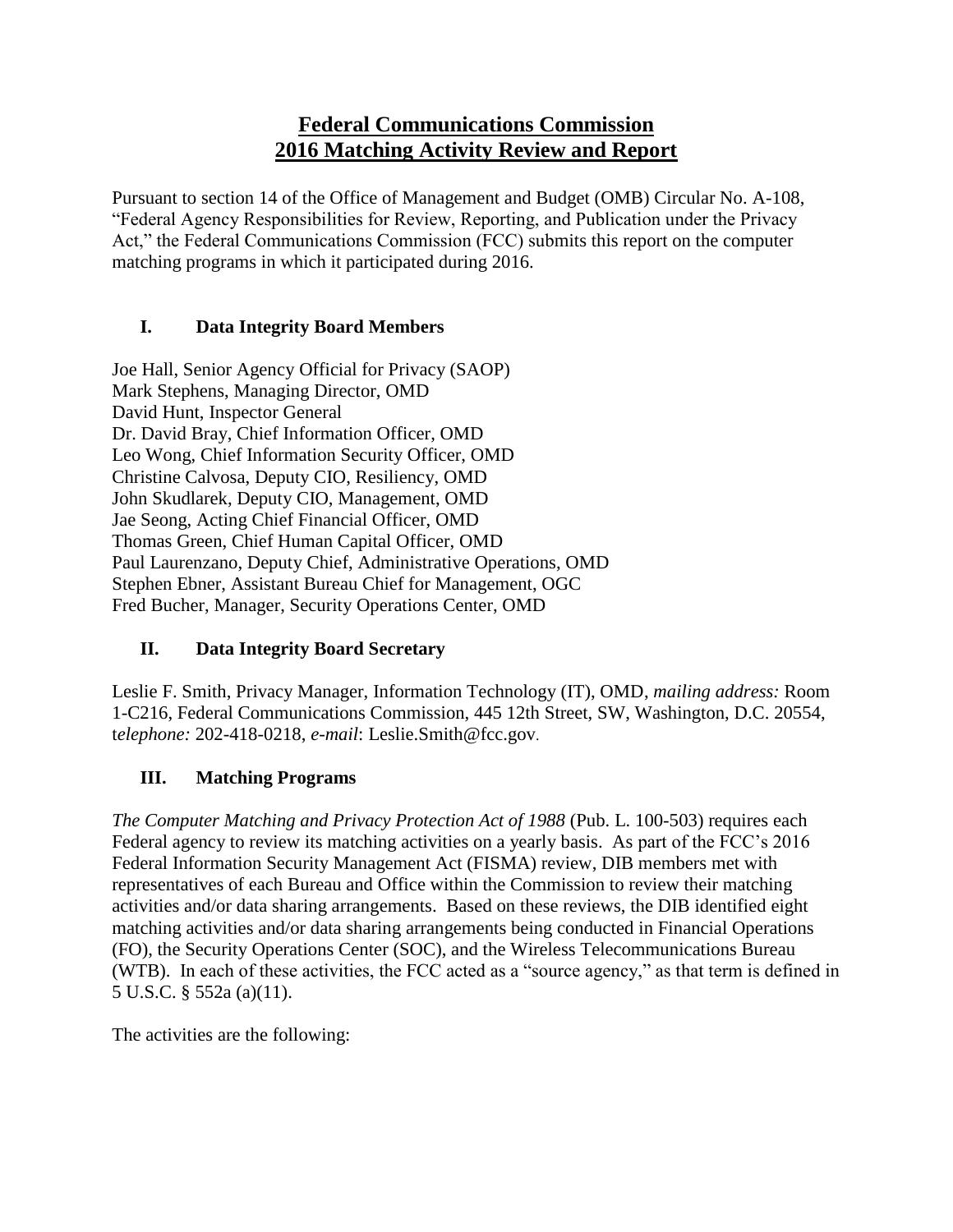#### Financial Operations (OMD-FO):

- Data are shared with U.S. Treasury under the *Debt Collection Act* for tax delinquencies (data source). This matching activity is covered under FCC/OMD-25, Financial Operations Information System (FOIS) *see* 81 Fed. Reg. 69522 (October 6, 2016) .
- Data are shared with U.S. Treasury under the non-payment of license fees (data source) *Debt Collection Act* for tax delinquencies (data source). This matching activity is covered under FCC/OMD-25, Financial Operations Information System (FOIS) *see* 81 Fed. Reg. 69522 (October 6, 2016) .
- US Treasury shares data with FO under the "drug debarment" requirements of the *Anti-Drug Abuse Act of 1988*, *Crime Control Act of 1990*, *et al*. This data sharing is covered under FCC/OMD-25, Financial Operations Information System (FOIS) *see* 81 Fed. Reg. 69522 (October 6, 2016).

#### Security Operations Center (SOC/OMD-AO):

- Data are shared with Office of Personnel Management (OPM) concerning personnel security investigations (E-Quip). This matching activity is covered under FCC/OMD-16, Personnel Security Files, *see* 71 Fed. Reg. 55787 (September 25, 2006).
- Data are shared with OPM for the Clearance Verification System (CVS) to clear visitors for admittance to FCC. This matching activity is covered under FCC/OMD-16, Personnel Security Files, *see* 71 Fed. Reg. 55787, 55790 (September 25, 2006); FCC/OMD-24, Physical Access Control System (PACS), 71 Fed. Reg. 55787, 55793 (September 25, 2006); and FCC/OMD-30, FCC Visitors Database, 77 Fed. Reg. 31851 (May 30, 2012).
- Data are shared with General Services Administration (GSA) as part of the HSPD-12 program. This matching activity is covered under FCC/OMD-16, "Personnel Security Files," *see* 71 Fed. Reg. 55787, 55790 (September 25, 2006), FCC/OMD-24, Physical Access Control System (PACS)," 71 Fed. Reg. 55787, 55793 (September 25, 2006); and FCC/OMD-30, "FCC Visitors Database," 77 Fed. Reg. 31851 (May 30, 2012).
- Fingerprint data are shared with OPM then with the FBI for processing. The SOC may also share fingerprint data with other government agencies (*e.g*., Federal, state, and local). This matching activity is covered under FCC/OMD-16, Personnel Security Files, *see* 71 Fed. Reg. 55787, 55790 (September 25, 2006); FCC/OMD-24, Physical Access Control System (PACS), 71 Fed. Reg. 55787, 55793 (September 25, 2006); and FCC/OMD-30, FCC Visitors Database, 77 Fed. Reg. 31851 (May 30, 2012).